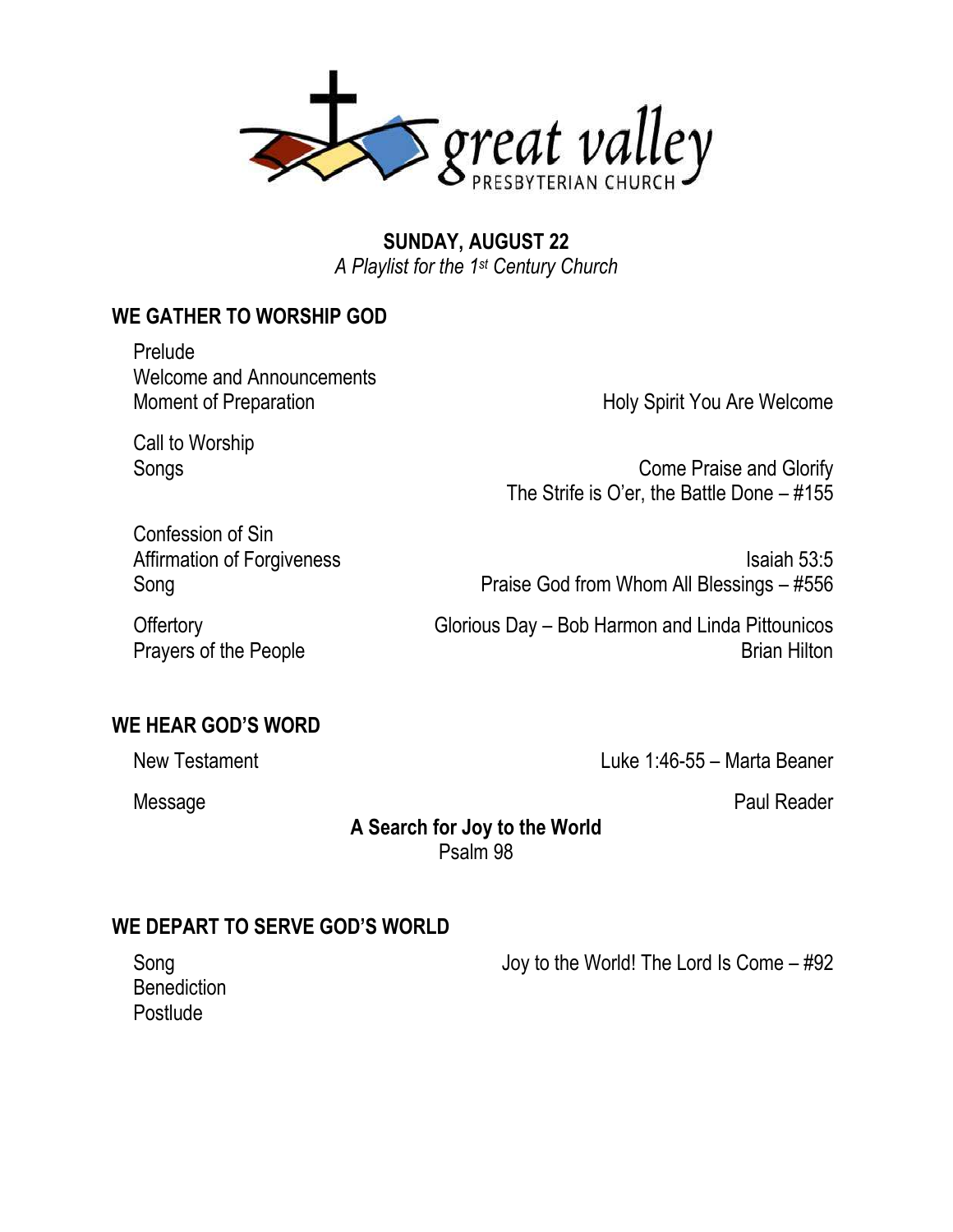#### *A Playlist for the 1st Century Church* A Search for Joy to the World Psalm 98

#### **Next Week:**

Next Sunday morning we will continue our sermon series entitled *A Playlist for the 1st Century Church* by considering **Psalm 110,** 'A Search for The Great King and Priest*.'*

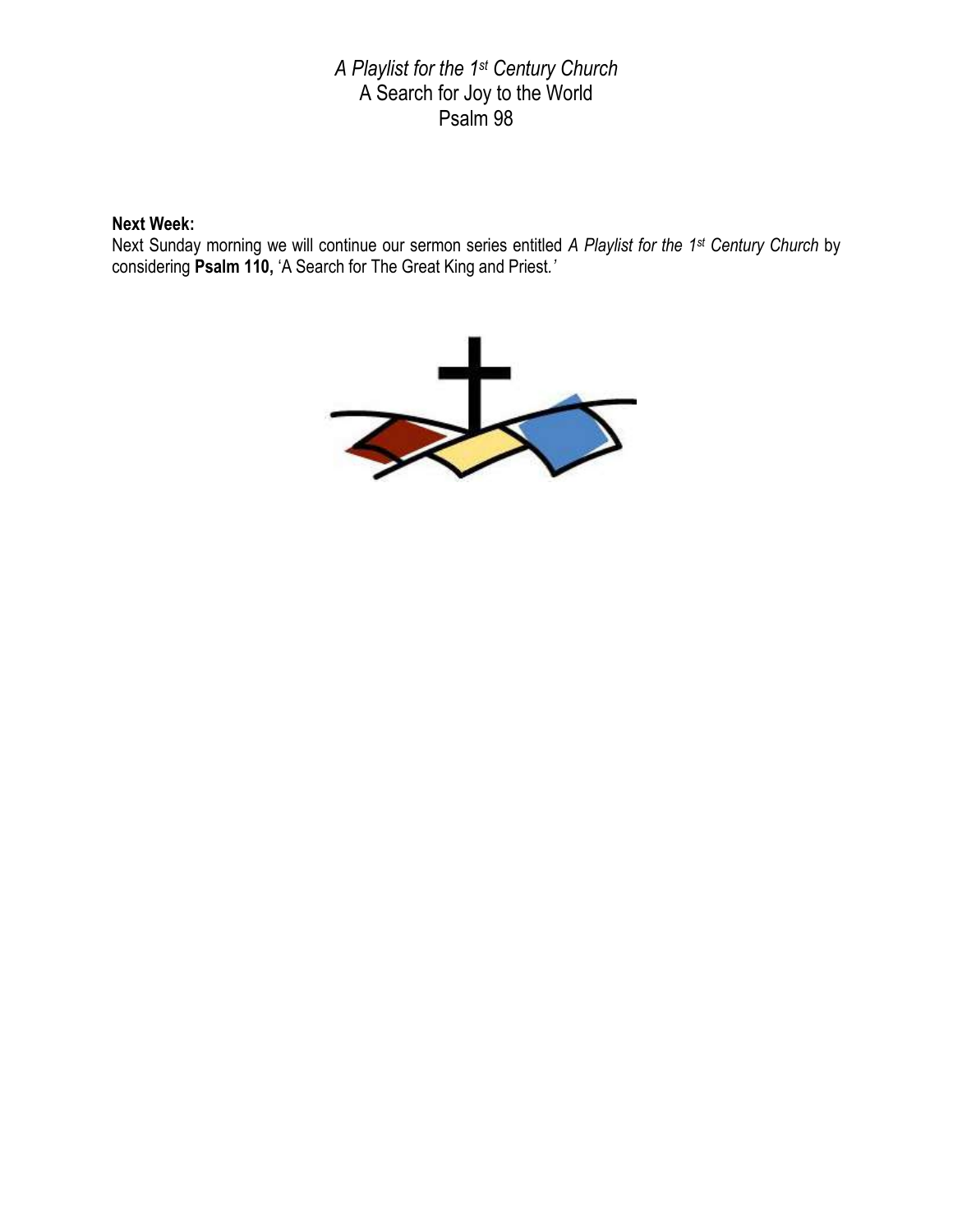# **Come Praise and Glorify**

Come praise and glorify our God The Father of our Lord In Christ He has in heav'nly realms His blessings on us poured For pure and blameless in His sight He destined us to be And now we've been adopted through His Son eternally

To the praise of Your glory To the praise of Your mercy and grace To the praise of Your glory You are the God who saves

Come praise and glorify our God Who gives His grace in Christ In Him our sins are washed away Redeemed through sacrifice In Him God has made known to us The myst'ry of His will That Christ should be the head of all His purpose to fulfill

To the praise of Your glory To the praise of Your mercy and grace To the praise of Your glory You are the God who saves

Come praise and glorify our God For we've believed the Word And through our faith we have a seal The Spirit of the Lord The Spirit guarantees our hope Until redemption's done Until we join in endless praise To God the Three in One

To the praise of Your glory To the praise of Your mercy and grace To the praise of Your glory You are the God who saves

Music and words by Tim Chester and Bob Kauflin. © 2011 Sovereign Grace Worship (ASCAP). Sovereign Grace Music, a division of Sovereign Grace Churches. CCLI #1026532

# **The Strife is O'er, the Battle Done**

The strife is o'er the battle done The victory of life is won The song of triumph has begun Alleluia!

The powers of death Have done their worst But Christ their legions hath dispersed Let shouts of holy joy outburst Alleluia!

The three sad days have quickly sped He rises glorious from the dead All glory to our risen Head Alleluia!

He closed the yawning gates of hell The bars from heaven's high portals fell Let hymns of praise His triumphs tell Alleluia!

Lord by the stripes which wounded Thee From death's dread sting Thy servants free That we may live and sing to Thee Alleluia!

## **Affirmation of Forgiveness**

Isaiah 53:5

He was pierced for our transgressions; he was crushed for our iniquities; upon him was the chastisement that brought us peace, and with his wounds we are healed.

# **Praise God from Whom All Blessings**

Praise God from Whom all blessings flow Praise Him all creatures here below Praise Him above ye heavenly hosts Praise Father, Son and Holy Ghost Amen

Words: *Doxology* by Thomas Ken, 1709 Music: *Old Hundredth* from Genevan Psalter, 1551